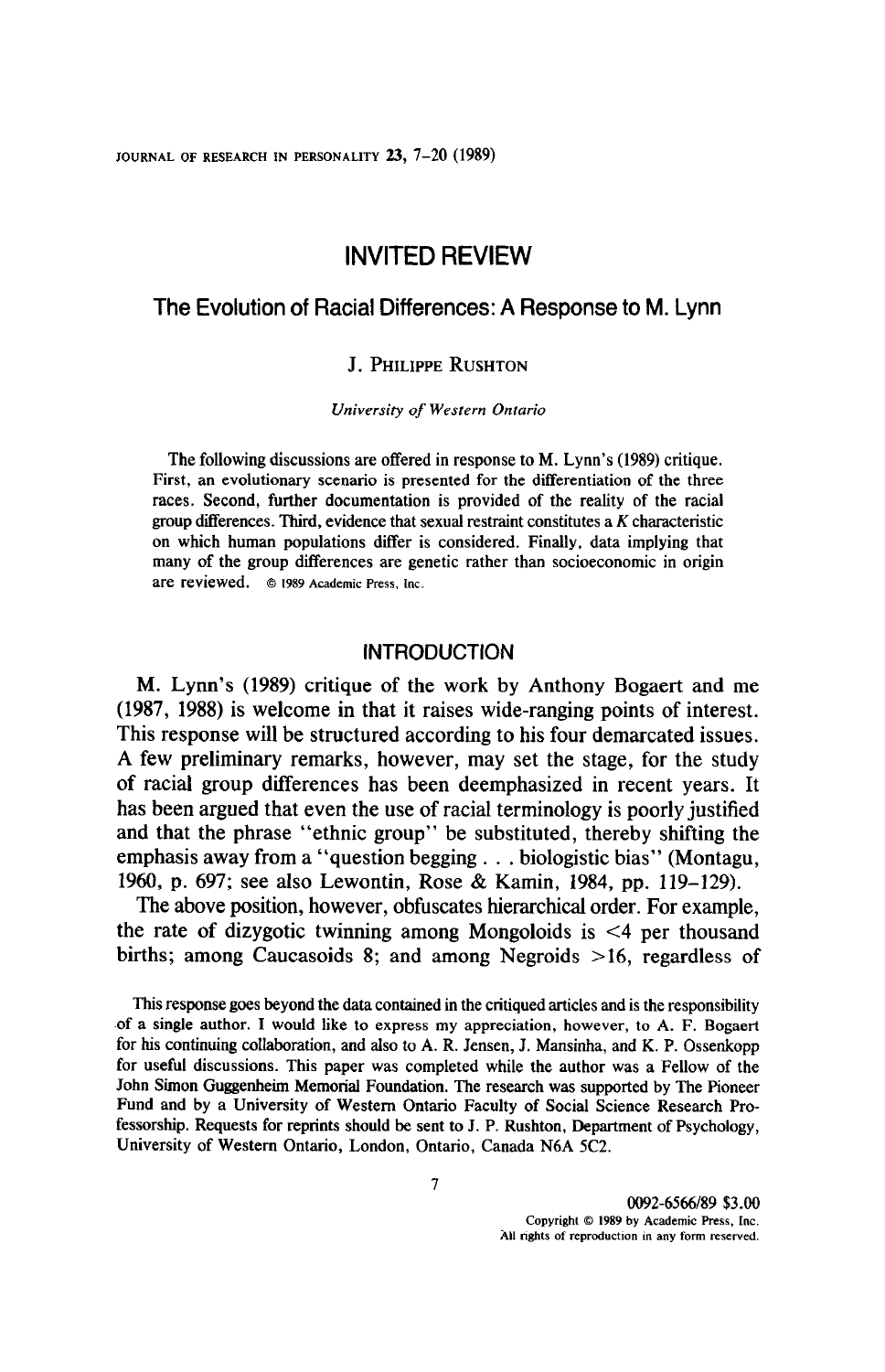which country the samples are taken from (Bulmer, 1970). This is because the tendency to double ovulate is inherited largely through the race of the mother, independently of the race of the father, as observed in Mongoloid-Caucasoid crosses in Hawaii and Caucasoid-Negroid crosses in Brazil (Buhner, 1970). Similarly, in sexual restraint, on physical variables (size of penis, vagina, clitoris, breasts, and buttocks), as well as on those more culturally influenced (attitudes, dancing styles, intercourse frequencies), the Japanese are similar to the Chinese and Koreans, whether assessed in their home countries, Hawaii, or the U.S. mainland, but are different from Israelis, Swedes, and white Americans, who are similar to each other but are different from Kenyans, Nigerians, and black Americans (Rushton & Bogaert, 1987). The efficient unit of analysis, therefore, is the higher order concept of race, within which cluster the different ethnic groups and, ultimately, individuals.

Racial differences in gamete production and intercourse frequencies are paralleled by those in brain weight and intelligence (cranial capacity, brain weight, test scores), maturation rate (age to hold head erect, age to walk alone, age of death), personality and temperament (activity level, cautiousness, sociability), and social organization (marital stability, mental disorder, law abidingness). On each of these variables, white populations (hereafter Caucasoids) are observed to fall between black and Oriental populations (hereafter Negroids and Mongoloids). Following reviews by Rushton (1988a, 1988b) these are summarized in Table 1.

# ORIGIN OF RACIAL DIFFERENCES

That across populations brain size negatively correlates with gamete production and that both covary with a suite of life history attributes, the whole being predicted on the basis of evolutionary theory backed by empirical studies of animals (and plants) is unlikely to be accounted for by invoking artifactual and particularistic explanations. Instead, it attests to the power of the  $r/K$  framework.

As M. Lynn points out, Rushton (1985) discussed the ecological view that r-reproductive strategies are selected for in unstable, unpredictable environments while K-reproductive strategies evolve in stable, predictable environments. However he fails to note that I went on to urge the use of  $r$  and  $K$  as *descriptors of the strategies* involved and to suggest that discussion of the particular selection pressures bringing them about be left in abeyance. It is even possible for evolutionary biologists to discuss the origin of  $K$  without recourse to natural selection. They do so by emphasizing an entropic process, the direction of which is a necessary consequence of the organization of biological systems (Brooks & Wiley, 1986). However, accepting that what follows is necessarily conjectural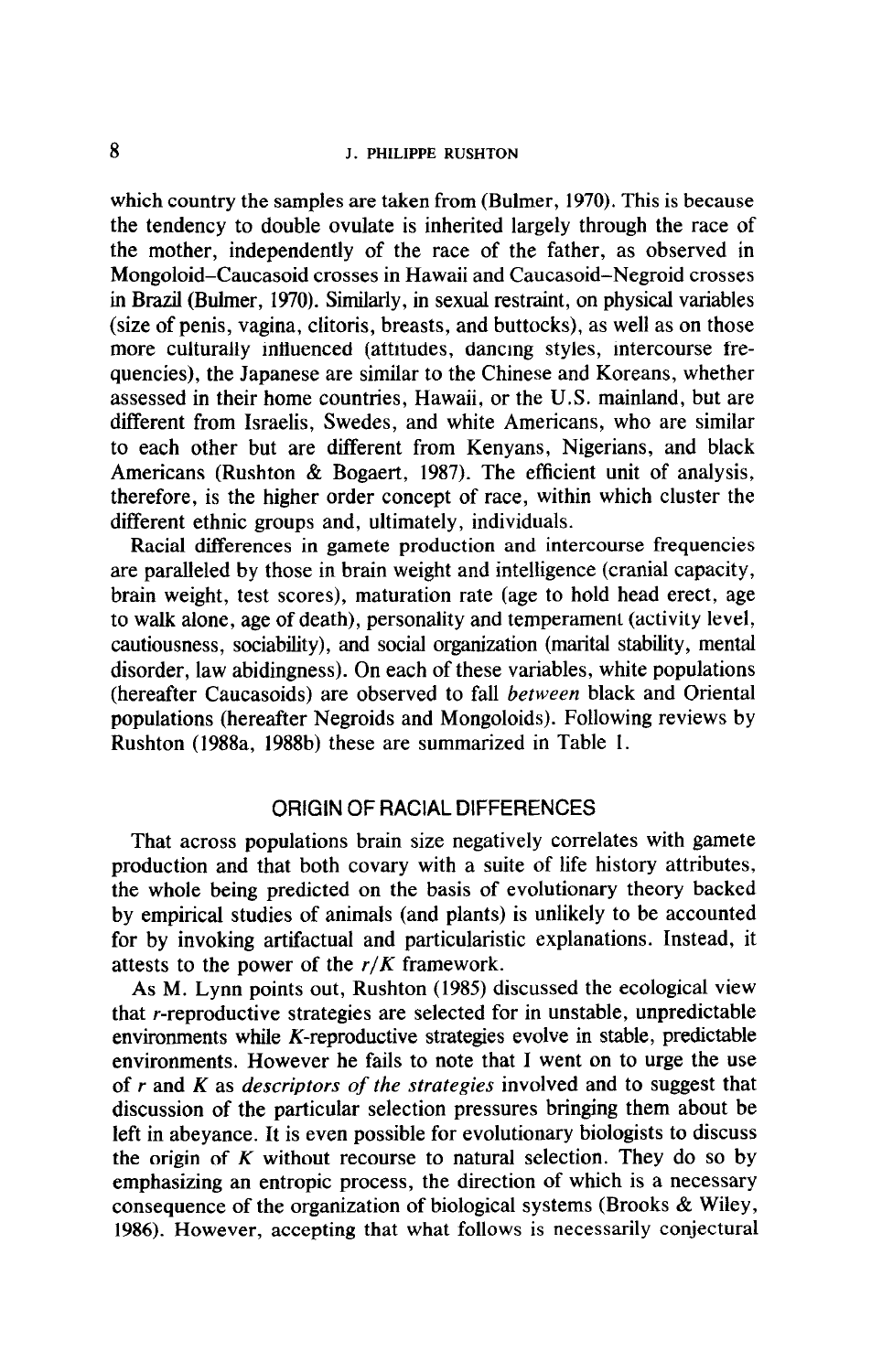# EVOLUTION OF RACES 9

|                               | Mongoloids | Caucasoids | <b>Negroids</b> |
|-------------------------------|------------|------------|-----------------|
| Brain weight and intelligence |            |            |                 |
| Cranial capacity              | 1448 cc    | 1408 cc    | 1334 cc         |
| Brain weight at autopsy       | 1351g      | 1336 g     | 1286g           |
| Millions of "excess neurons"  | 8900       | 8650       | 8550            |
| IO test scores                | 107        | 100        | 85              |
| <b>Maturation</b> rate        |            |            |                 |
| <b>Gestation</b> time         | $\gamma$   | Medium     | Fast            |
| Skeletal development          | 9          | Medium     | Fast            |
| Age of walking                | Slow       | Medium     | Fast            |
| Age of first intercourse      | Slow       | Medium     | Fast            |
| Age of first pregnancy        | Slow       | Medium     | Fast            |
| Brain weight decline begins   | Age 35     | Age 25     | 9               |
| Life-span                     | Long       | Medium     | Short           |
| Personality and temperament   |            |            |                 |
| <b>Activity level</b>         | Low        | Medium     | High            |
| Aggressiveness                | Low        | Medium     | High            |
| <b>Cautiousness</b>           | High       | Medium     | Low             |
| Dominance                     | Low        | Medium     | High            |
| Impulsivity                   | Low        | Medium     | High            |
| Sociability                   | Low        | Medium     | High            |
| Reproductive effort           |            |            |                 |
| Multiple birthing rate        | Low        | Medium     | High            |
| Size of genitalia             | Small      | Medium     | Large           |
| Secondary sex characteristics | Small      | Medium     | Large           |
| Intercourse frequencies       | Low        | Medium     | High            |
| Permissive attitudes          | Low        | Medium     | High            |
| Sexually transmitted diseases | Low        | Medium     | High            |
| Androgen levels               | Low        | Medium     | High            |
| Social organization           |            |            |                 |
| Law abidingness               | High       | Medium     | Low             |
| Marital stability             | High       | Medium     | Low             |
| Mental health                 | High       | Medium     | Low             |

TABLE 1 RELATIVE RANKING OF POPULATIONS ON  $r/K$  Associated Attributes (FOLLOWING RUSHTON, 1988a, 1988b)

(but plausible, and accounting for the known facts), I present my current understanding of the evolution of human racial differentiation.

Smith (1984) outlines how 1 million years ago, early *Homo* may have evolved from erect Australopithecenes with a social organization somewhat similar to that of chimpanzees, involving a degree of male bonding and female promiscuity. In such a situation, where ejaculates from more than one male occur in the vicinity of ova, sperm competition often leads to enlarged penises and testes to make deeper and more voluminous ejaculations possible. With increased weaponry and individual male command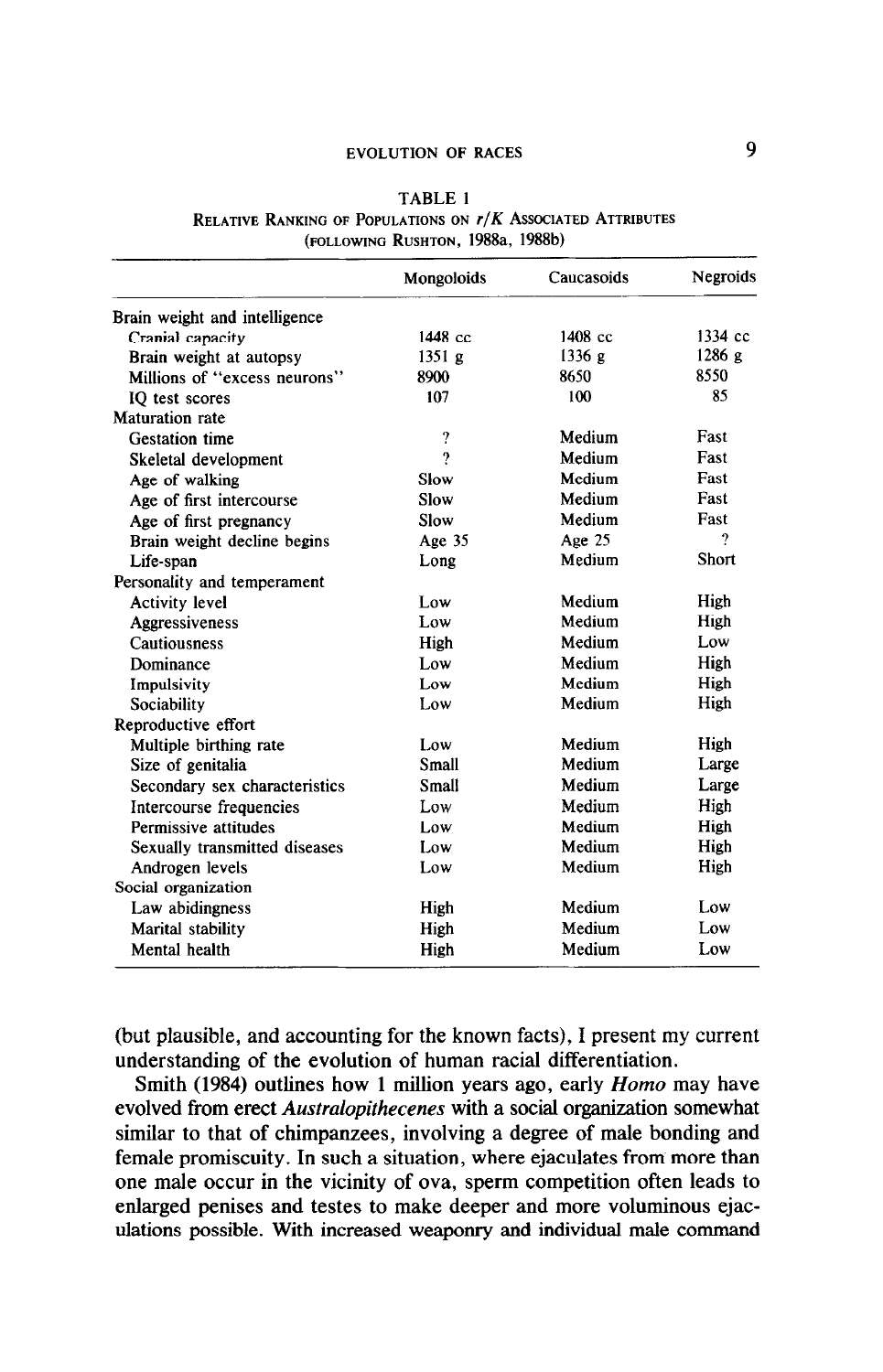of food resources, female promiscuity could have been supplemented by temporary courtship. This would have been of adaptive value for females in that it leads to access to more resources and to more paternal investment in offspring, and for males in that it leads to higher levels of paternity confidence. Consequent female intrasexual competition led to females who were continuously attractive, with perennial pendulous breasts, ongoing sexual receptivity, and hidden ovulation; and male intrasexual competition selected for those males best able to provide resources and paternal investment. Slowly a move occurred toward pair-bonding.

Lovejoy (1981) describes the consequences of human pair-bonding; more offspring could be successfully raised per unit of time because the female would not have had to be so mobile. The more pair-bonding there was, the fewer male-male agonistic interactions would need to occur in the perpetual competition for mates. This would reduce the need for anterior dentition, heavy musculature, and general robustness, and would make cooperation and wider social bonding possible. In populations taking the process furthest there would be a concomitant reduction in female epigamic displays (breasts, buttocks) and in the size of the male genitalia. Decreased emphasis on sexual competitiveness would also allow for an increase in the complexity of social organization and again increment the number of children successfully raised to reproductive maturity.

Complex social systems lead to selection pressures for larger cortices, more rule following behavior, and the personal restraint that facilitates life in organizational hierarchies. More  $K$  populations generate centralized systems with regulated communication networks in which individuals initially compete for position but subsequently gain access to resources dependent on their place in the hierarchy. Less  $K$  populations belong to relatively less centralized organizations in which the important lines of communication are face-to-face and in which personal dominance matters because each time resources become available they are competed for anew, in an opportunistic scrambling fashion. Thus, through a series of feedback loops, the suite of correlated characteristics associated with  $r$ and  $K$  in humans came into being.

But why would Mongoloids have ended up the most  $K$ ? The best current evidence is that modern *Homo sapiens* evolved from a single origin from the earlier *Homo* line about 200,000 years ago somewhere in East Africa, from where, about 110,000 years ago, they migrated throughout the rest of the Old World replacing or absorbing other populations as they went (Stringer & Andrews, 1988). Both genetic and fossil evidence support this view. The genetic evidence rests on the facts that (1) genetic variation is greatest within African populations, which is to be expected if they diverged earlier. and (2) genetic distances based on analyses of mtDNA and nuclear DNA show a divergence time of about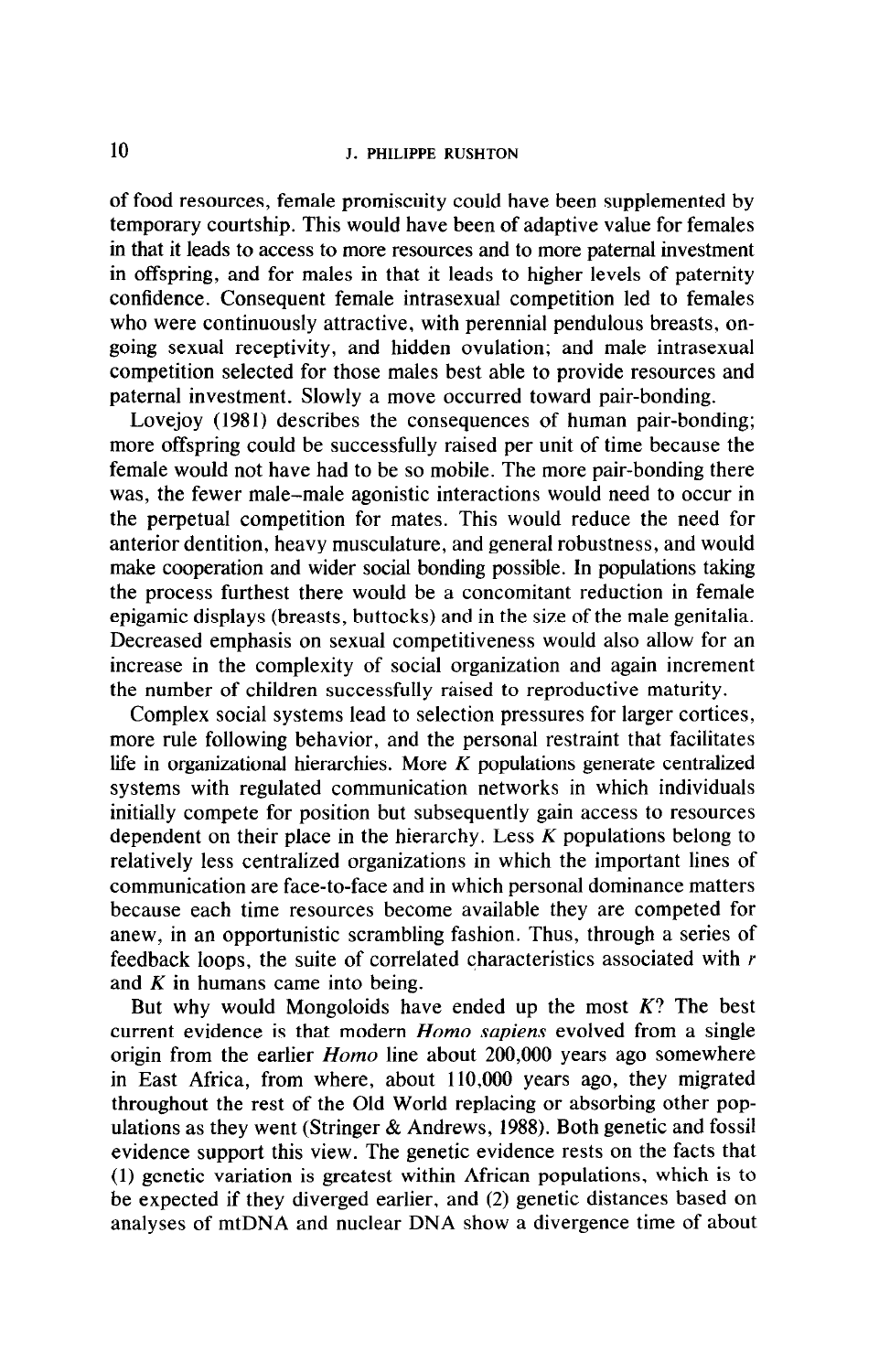110,000 years ago for the Negroid-non-Negroid split and about 41,000 years for the Caucasoid-Mongoloid split (Stringer & Andrews, 1988). The paleontological data are consistent in that the oldest human fossils are to be found in Africa and/or the Middle East (92,000 years ago), which is considered to be the pathway from Africa into Eurasia. (For alternative, multiregional origin models, see Coon, 1962; Wolpoff et al., 1988.)

As portrayed by R. Lynn (1987) those people who remained in Africa were the ancestors of the living Negroids who retained the dark skin that gave protection from strong sunlight. Many of those who migrated northward evolved the pale skin which permitted vitamin D formation in regions of high latitude and seasonal cloudiness. As the ice ages began, natural selection increased in intensity. To survive in such temperatures, much forward planning and social organization would be necessary and these attributes would have been needed most by Mongoloid populations. The people in Northeast Asia would have found themselves boxed in between the encroaching ice from the Himalayas in the south and from the Arctic region in the north. The Siberian cold  $(-20^{\circ}F)$  which existed in this region was more severe than even that experienced by other paleskinned populations in Northern Europe, who were relatively close to the sea and had no southern ice barrier equivalent to the Himalayas. In response to this extreme cold, distinctive physical adaptations were evolved, including the epicanthic fold and the narrow eyes that afford protection against the cold and the glare of the sunlight on the snow, and the flattened face and shortened limbs that reduce heat loss. Survival under such harsh conditions pushed the Oriental populations furthest in K.

Two related questions are raised by this analysis. First, is evolution directional? Second, are some people, in any sense of the term, "more evolved" than others? These are interesting questions and deserve deeper consideration than has been given to date. With respect to directionality, Fig. 1 in Rushton and Bogaert (1987) seems to imply a move from simple r-type animals producing thousands of eggs but providing no parental care to more complex K-type animals producing very few offspring. Several analyses are now converging on the view that evolution is progressive in that, over time, organisms become more ordered, structured, and complex and that there seems to be only one uniquely correct branching family tree on which a hierarchical taxonomy can be based (Brooks & Wiley, 1986; Dawkins, 1986; Ridley, 1986). Brooks and Wiley (1986) provide the most radical formulation, using the second law of thermodynamics to develop the idea that biological evolution is an entropic process to direction of which is a necessary consequence of the original consequence of the original consequence of the original consequence of the original consequence of the original consequence of the original consequen process, the uncerton of which is a hecessary consequence of the or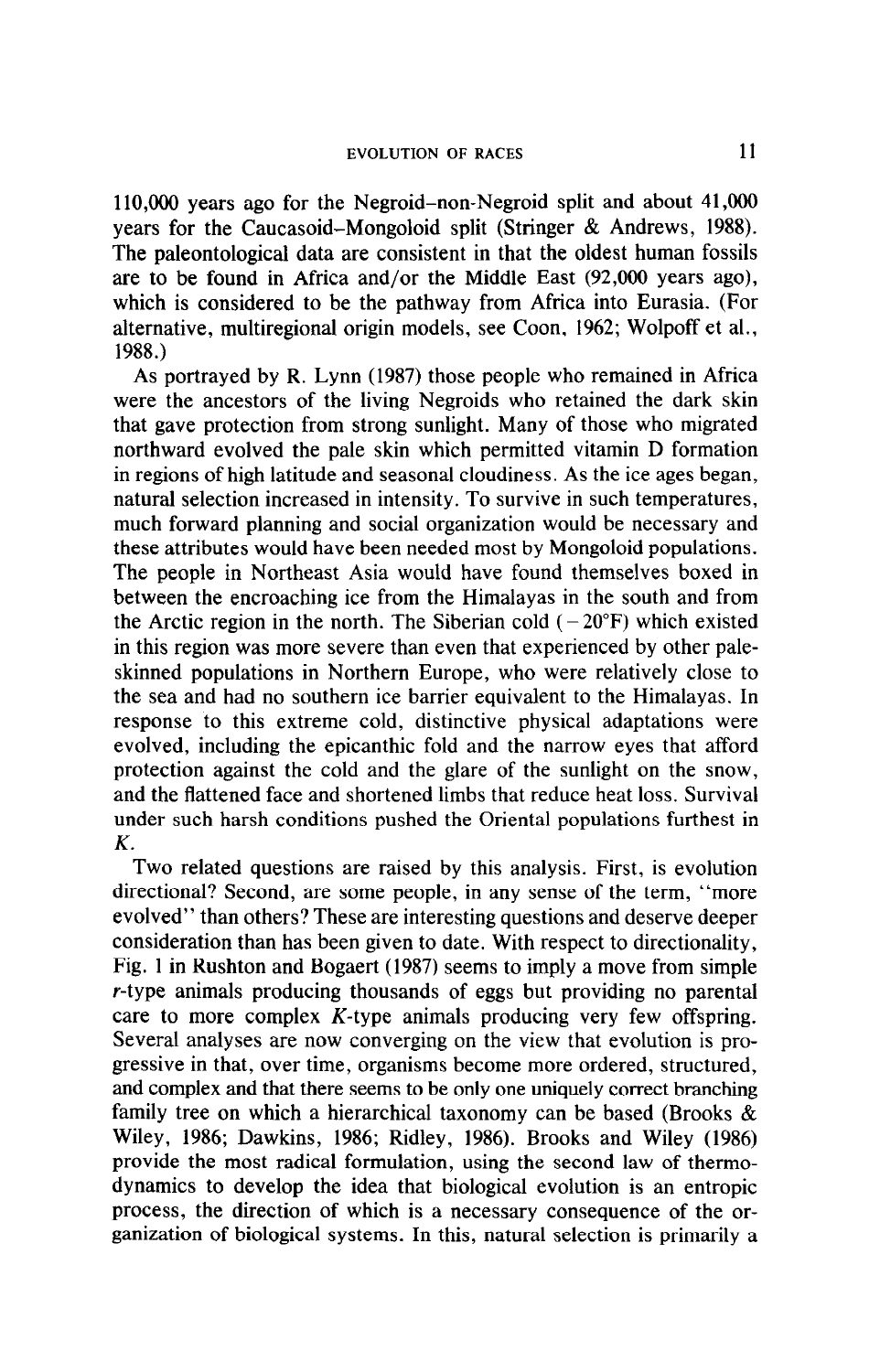proximal mechanism affecting the speed but not the direction of evolution which is primarily historical. The second law is thus more than the natural law of energy flows; it is the natural law of history, with  $r$  and  $K$  representing examples of this universal law. Recently even S. J. Gould, an arch critic of human sociobiology, has endorsed the notion of nature's directionality over time and provided data in favor of this (Gould, Gilinsky & German, 1987; see also commentary by McKinney, 1987).

Although it has become unfashionable to view man as the "most developed" of species, this once traditional view gains novel support from the perspective of an  $r/K$  dimension. As E. O. Wilson (1975) put it: "In general, higher forms of social evolution should be favored by K selection" (p. 101). Some populations may have carried the process further than others. If correct, certain testable consequences may follow. Those populations which are the "most advanced" (e.g., Mongoloids) might be demonstrably more so on characteristics differentiating Homo sapiens from Australopithecenes and primates. While Table 1 shows the rank ordering of Mongoloids, Caucasoids, and Negroids on a variety of features, what is being suggested is that another ranking be made which includes Australopithecenes, or other primates more generally. Such a list would include physical characteristics such as dentition; facial features such as shortness of muzzle; skeletal features such as relative length of various limbs, the curvature of the spine, and the place where the backbone meets the skull; related features such as size of neck muscles (the further back the backbone meets the skull, the more the head needs support, and the larger, stronger, and more highly attached are the muscles to the skull); the numerosity and placement of the apocrine glands; and so on (Baker, 1974; Coon, 1962, 1965; cf. Gould, 1981). In such an undertaking it would be necessary to aggregate across many characteristics in order to ensure a representative estimate of whether "primitive" features were being manifested. If primitive features tended to go together and be found more frequently in some ethnic taxa than others, increased confidence could be placed in theories of human origins. As will be discussed almost immediately, the expected pattern fits the data on brain size. It may also be possible to study this question by examining genetic distances of various human populations from other primates as well as from each other using analyses from mtDNA and nuclear DNA to do so (cf. Stringer & Andrews, 1988).

## RACE DIFFERENCES IN BRAIN SIZE AND OTHER ATTRIBUTES

M. Lynn (1989) charges selectivity in the literature review and inappropriate use of "discredited" data on race differences in cranial capacity and brain size. These charges are not acceptable. If racial differences are random they will be distributed around a mean of zero (no difference)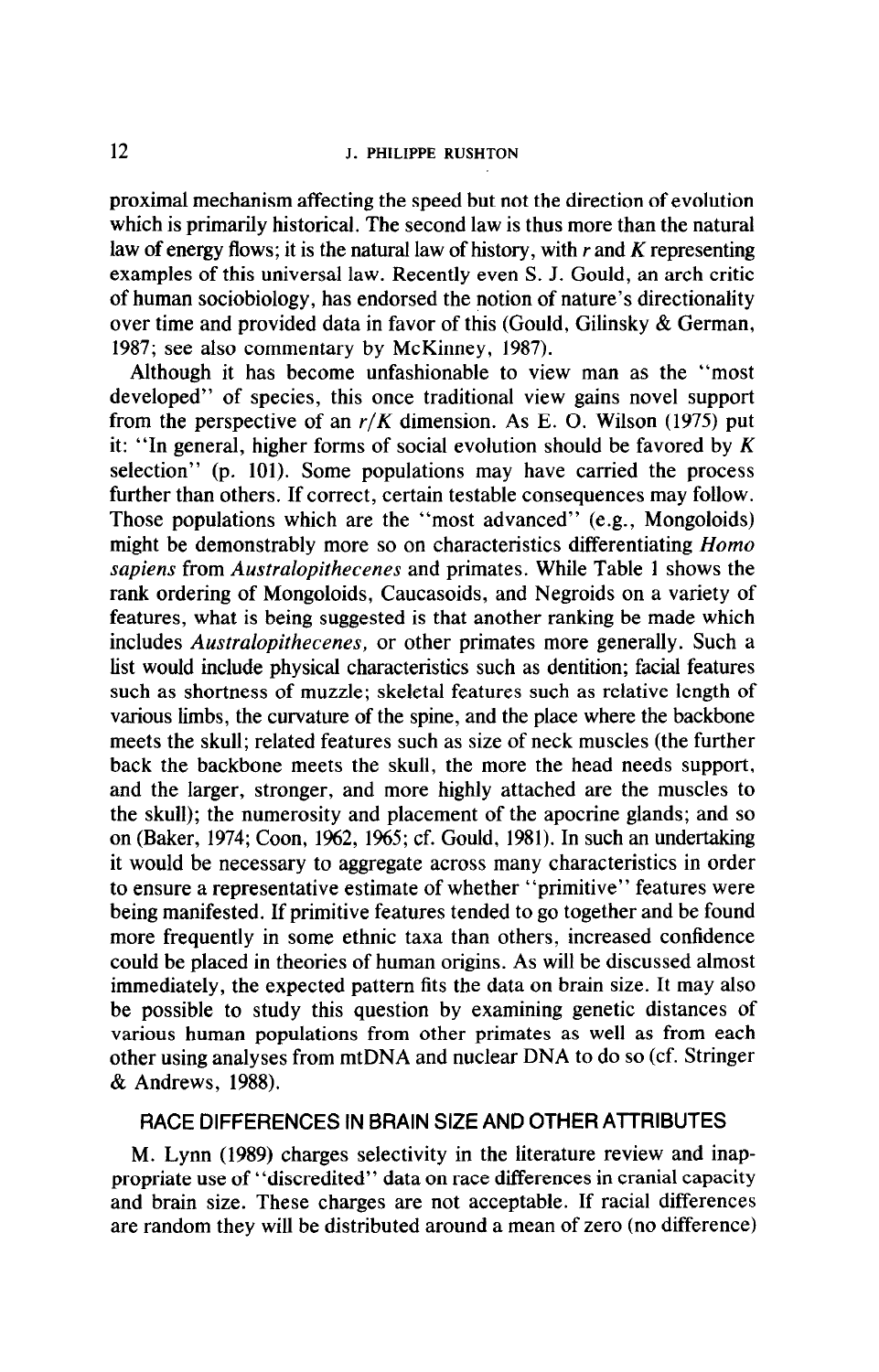with an equal number of negative results for  $r/K$  theory as positive. Instead, most predictions are confirmed, with only a few being null and hardly any going in the opposite direction. For example, Weinberg and Williams (1988) confirmed many of Rushton and Bogaert's (1987, 1988) observations with respect to black-white differences in sexuality. These authors reanalyzed evidence from three independent sources: the original Kinsey data which formed the basis of Rushton and Bogaert's studies; a 1970 National Opinion Research Center poll of sexual attitudes; and a study carried out in San Francisco. All three reanalyses showed the predicted racial effects on sexuality while holding education and social class constant.

The only compelling contradictory datum that Lynn provides is that Mongoloids enter menarche earlier than Caucasoids (although not earlier than Negroids unless nutrition is poor, as often is the case in African samples; see Eveleth & Tanner, 1976). The early menarche in Mongoloids provides an anomaly to the general pattern of speed of Mongoloid maturation which is slower than that of Caucasoids for every other indicator. (Generally, to be K is to be motorically delayed.) Mongoloids are motorically less coordinated at birth, slower to sit up, slower to walk, slower to talk, slower to engage in sexual behavior, slower to suffer brain weight decline with age, and slower to die (Rushton, 1988a). Negroids show the opposite rate of development, being faster on all measures than whites. Thus in the United States, black children walk at an average age of 11 months, whites at 12 months, and Orientals at 13 months. And, even if on some measures of puberty (such as menarche) Orientals are maturationally more advanced than whites, on the variable of age at first intercourse (or age of first pregnancy), surveys show they lag at least 1.5 to 2 years behind their Caucasoid counterparts (Asayama, 1975).

With respect to brain size differences, it is unfortunate how widely believed it is that the racial group differences have been "discredited" by S. J. Gould (1978, 1981). It may be an indicator of the intellectual poverty of the Zeitgeist on this issue that this conclusion has been so widely accepted. Consider the data in Table 2. The first column presents Gould's (1978) "corrected" data from a paper alleging "unconscious . . . finagling" of internally measured cranial capacity figures in the work of S. G. Morton, America's great 19th Century contributor to physical anthropology. The second column presents Gould's (1981) update of these figures after he acknowledges that his biases incline him to making directional errors. In both his 1978 and 1981 writings, Gould dismisses  $\frac{1}{2}$  as  $\frac{1}{2}$  as  $\frac{1}{2}$  as  $\frac{1}{2}$  as  $\frac{1}{2}$  as  $\frac{1}{2}$  as  $\frac{1}{2}$  measurement in  $\frac{1}{2}$  $\mu$  unclemes in raon  $\zeta$  as  $\mu$  variety of seigning in assurement it is usually better to aggregate across a variety of exemplars in order to examine the most stable representation of reality (Rushton, Brainerd,  $\&$ Pressley, 1983). When this is done to Gould's figures, the results show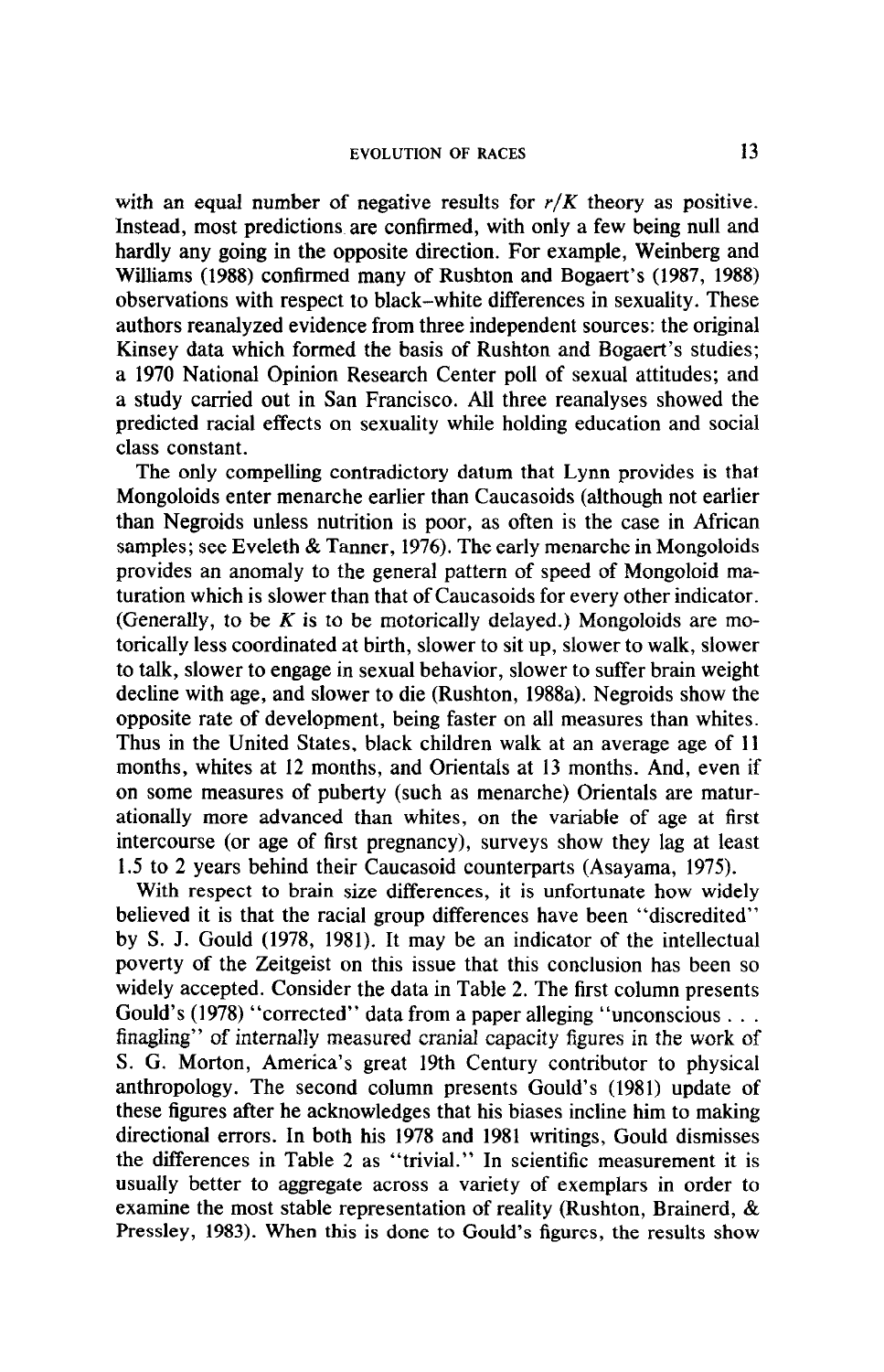|                          | Cubic inches    |                 |  |
|--------------------------|-----------------|-----------------|--|
| Population               | 1978<br>Version | 1981<br>Version |  |
| Native Americans         | 86              | 86              |  |
| Mongolians               | 85              | 87              |  |
| <b>Modern Caucasians</b> | 85              | 87              |  |
| <b>Malays</b>            | 85              | 85              |  |
| Ancient Caucasians       | 84              | 84              |  |
| Africans                 | 83              | 83              |  |
|                          |                 |                 |  |

#### TABLE 2

S. J. GOULD'S "CORRECTED" FINAL TABULATION OF MORTON'S ASSESSMENT OF RACIAL DIFFERENCES IN CRANIAL CAPACITY

that in size of brain, Mongoloids  $>$  Caucasoids  $>$  Negroids. After excluding "Malays" due to uncertainty as to their racial category, the figures from column 1, in cubic inches, are 85.5, 84.5, and 83, respectively, and from column 2, 86.5, 85.5, and 83, respectively. (The figures do not change appreciably if Malays are included as either Mongoloids or Caucasoids.) Other data reviewed by Rushton (1988a) are consistent with overall racial averages in brain size of 1448, 1408, and 1334 cc, respectively. Gould's analysis and his conclusions are quite misleading.

Brain size differences of  $1.5$  in.<sup>3</sup> to 50 cc cannot appropriately be dismissed as "trivial." Using formulas based on brain/body ratios, Tobias (1970, Table 3) estimates the number of "excess neurons" available to different populations for processing information after dealing with body unction populations to processing information atter dealing which ocay neuroning winen Rushton (19660) averaged to hid, in immons of excess neurons: Mongoloids =  $8900$ , Caucasoids =  $8650$ , and Negroids =  $8550$ .<br>Estimated racial differences of 100 to 250 million neurons seem sufficient  $\epsilon$ stinated racial differences of 100 to 250 million heurons seem support. w underlie many of the cultural differences observed. The recent oral weight data for 1261 individuals measured from consecutive autopsies over 5 years by Ho, Roessmann, Straumfjord, and Monroe (1980a, 1980b) confirm the reality of the racial differences (see Table 1).

# M. Lynn (1989) apparently missed the r/K argument about reproductive

M. Lynn (1989) apparently missed the  $r/K$  argument about reproductive effort. One of the defining features of an r-strategy approach is egg production. A general rule might be: The more eggs produced per unit of time, the more r the individual (see Fig. 1 of Rushton & Bogaert, 1987). Racial differences in numerous  $r/K$  attributes were predicted on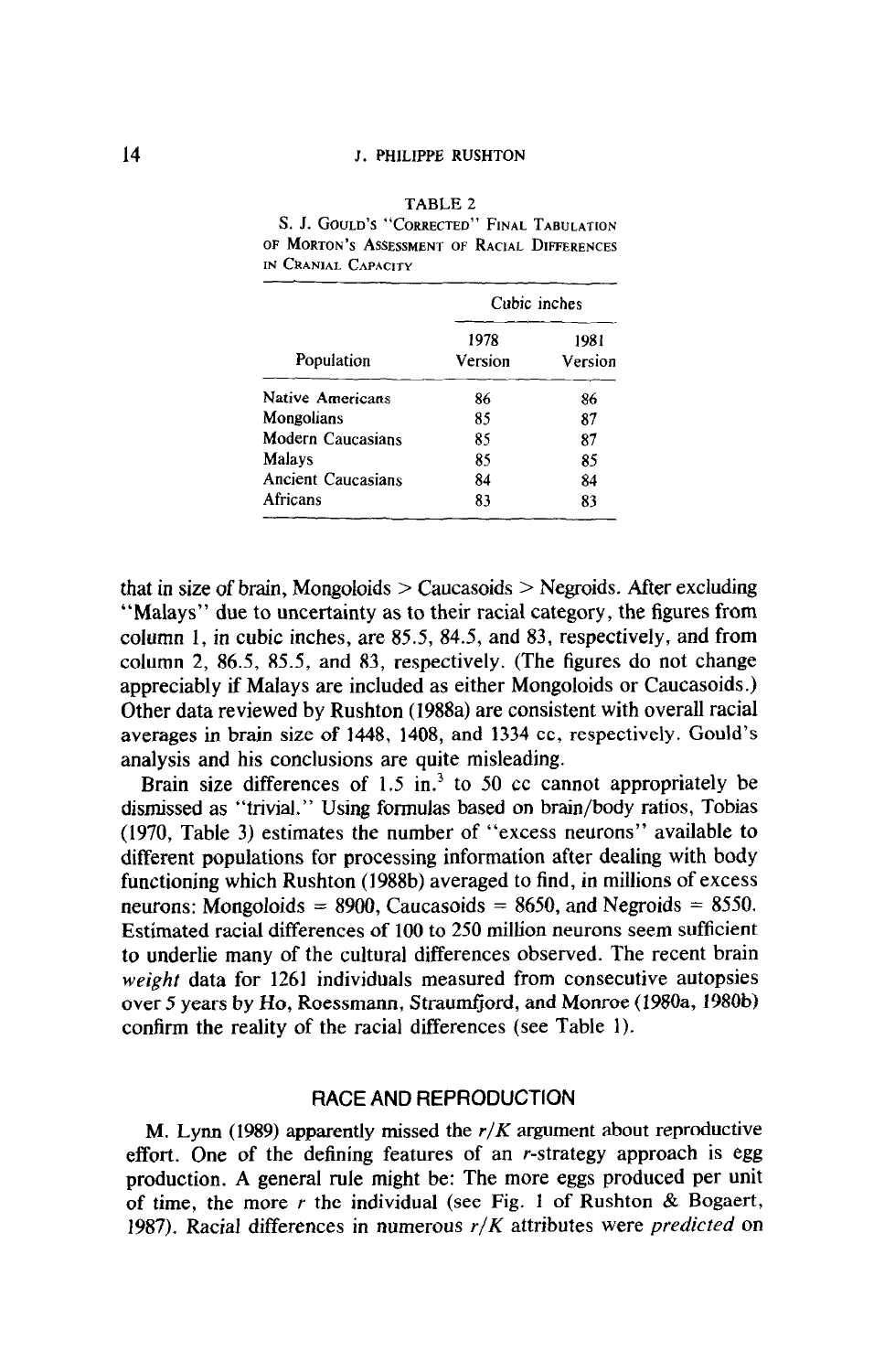the basis of racial differences in egg production. As mentioned, the frequency of dizygotic twinning (caused by the production of two eggs at once) per thousand births is 4 among Mongoloids, 8 among Caucasoids , and 16 or more in Negroids (Bulmer, 1970). Another way to increase egg production is to increase the speed of the menstrual cycle. As shown in Item 90 of Table 1 in Rushton and Bogaert (1988), the percentage of respondents reporting an average cycle length of "28 days or less" is, for the black college-educated sample, 83%, for the white non-collegeeducated sample, 72%, and for the white college-educated sample, 68%, all differences being significant. Similarly, in Item 91 with measurement made of the average length of the menstrual flow, the percentage of respondents reporting their flow as "4 days or under" is 54, 40, and 35%, respectively, with all the differences again being significant.

Blacks also appear to be more fecund than whites. Item 301 of Table 3 in Rushton and Bogaert (1987) shows that 23% of black births occur "9-11 months" after marriage, whereas only 12% of white births do. Similarly Zelnik, Kim, and Kantner (1979) show that never-married black females in the United States are more likely to get pregnant after their first coitus than never-married white females. Within 1 month of their first coitus 7% of whites and 13% of blacks become pregnant; within 2 years of first coitus, the figures are 38% of whites, compared to 43% of blacks. Internationally, Third World countries are reproducing so rapidly that in 50 years, if present trends continue, their population will be 10 times that of the West (Wattenberg, 1987). Among these developing nations the birth rate is as expected from  $r/K$  theory, with Negroid  $(A$ frica) > Caucasoid (India) > Mongoloid (China). While it is impossible to know how much these effects are mediated by the cultural practice of birth control, the data do show that, in effect, the races differ in rate of reproduction.

# GENETIC VERSUS SES CAUSES OF RACE DIFFERENCES

Currently, most commentators have a preference for attributing any racial group difference that cannot be dismissed as a "stereotype" to the effects of social class (e.g., Lewontin et al., 1984). Any sociobiological approach to human differences, however, must include the possibility of genetic variance; the first premise of evolutionary biology is the existence of genetic variance, both within and between populations. The second premise is that some of this variance is more successful at getting itself replicated. Coming to terms with the evolutionary expectation that human groups will differ, genetically, in the mechanisms underlying their behavior has been a long process.

On the basis of the rate of dizygotic twinning, racial differences can be expected to be larger than even those of social class for, while SES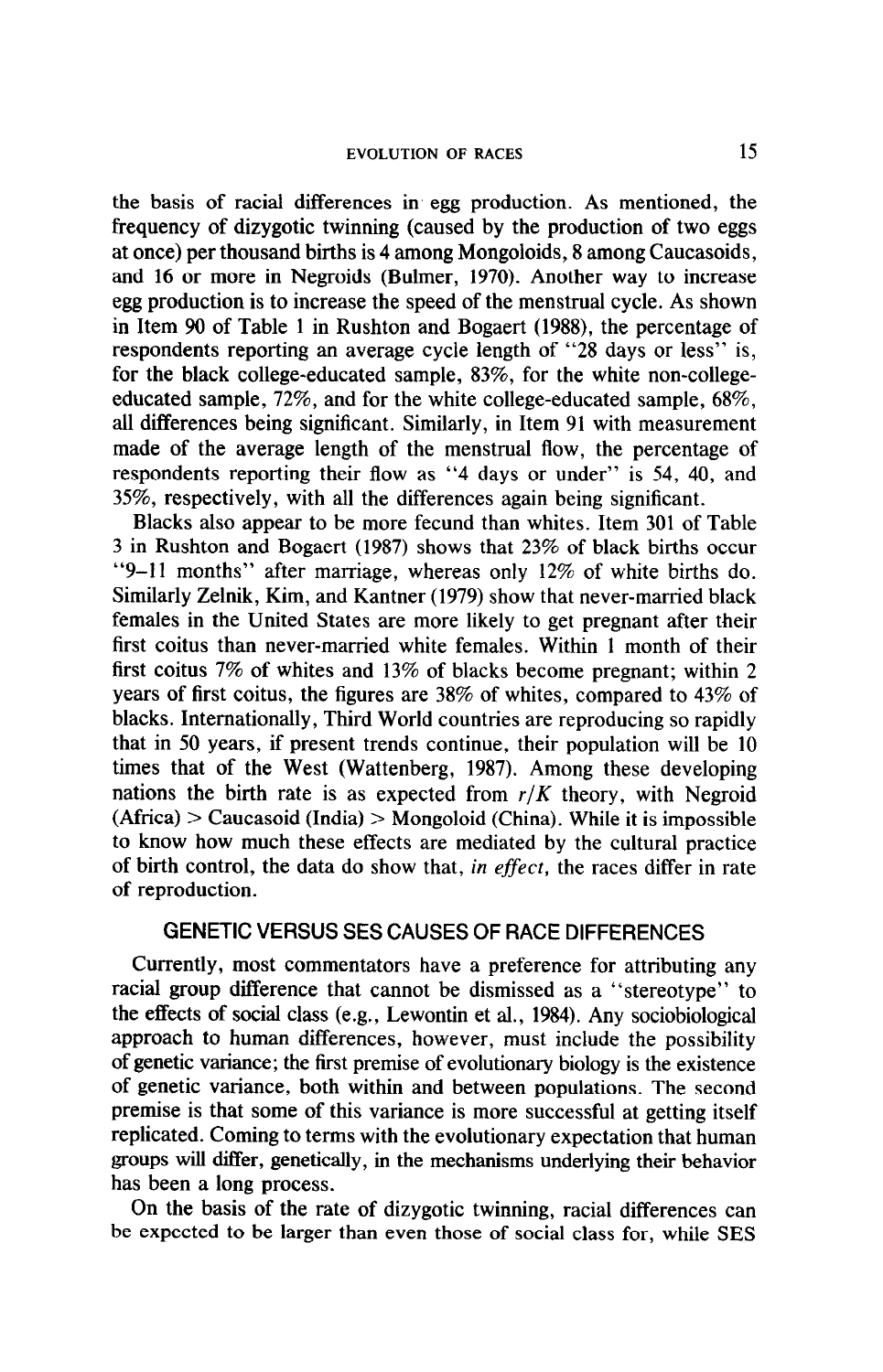differences in twinning rate exist (with lower SES groups being more  $r$ than higher SES groups; Rushton, 1987), the racial differences are more pronounced. As just discussed, race differences are also larger than SES differences in length of menstrual cycle. Moreover, Rushton and Bogaert (1988) found that *non*-college-educated whites were more K than collegeeducated blacks on measures such as speed of occurrence of premarital, marital, and extramarital experiences, number of partners, frequency of intercourse, and speed and incidence of pregnancy (although they were not as  $K$  as the college-educated whites). The black sample, consisting of university students from 1938 to 1963, was atypical in the religiously devout and high SES direction. As such, the data distinctly imply that race is a more powerful predictor of sexual behavior than educational level or social class. Unfortunately M. Lynn (1989) was not impressed by these data, dismissing them in an afterthought, although it should be noted that they have been independently replicated with additional samples by Weinberg and Williams (1988).

In other domains too race has been found to have effects independent of class. With illness, Kessler and Neighbors (1986) demonstrated an interaction between race and class such that the true effect of race was suppressed and the true effect of social class was magnified in models that failed to take the interaction into consideration. With crime, figures show that even at the time when they were lower in socioeconomic status, the Chinese in the United States were more law abiding than the Caucasoids. In the 1920s this led American criminologists to consider the ghetto as a place which *protected* members from the disruptive tendencies of the outside society (Wilson & Hermstein, 1985). With the Scholastic Aptitude Test, the results from 1984 showed that the median scores of black college applicants from families earning over \$50,000 were lower than those of whites from families earning less than \$6000, although the scores were monotonically related to income within both races (Gordon, 1987).

Much evidence implies a genetic basis for both SES and racial group differences. As a necessary preliminary many of the variables on which the populations differ in central tendency are found to be substantially heritable within Caucasian samples. These include traits such as intelligence, rate of maturation, life span, sexual attitudes, strength of sex drive, and components of social organization such as family structure and law abidingness (see Rushton, 1988a, for review). Similar heritabilities have been found within both Negroid and Mongoloid populations, although much less often (see Rushton, 1988b, for review). More such studies would be welcome. Since such heritabilities have been found to be generalizable across cultural and racial groups (Rushton, in press-b), it is quite reasonable  $\mu$  as the some of the between-group differences are generic in origin.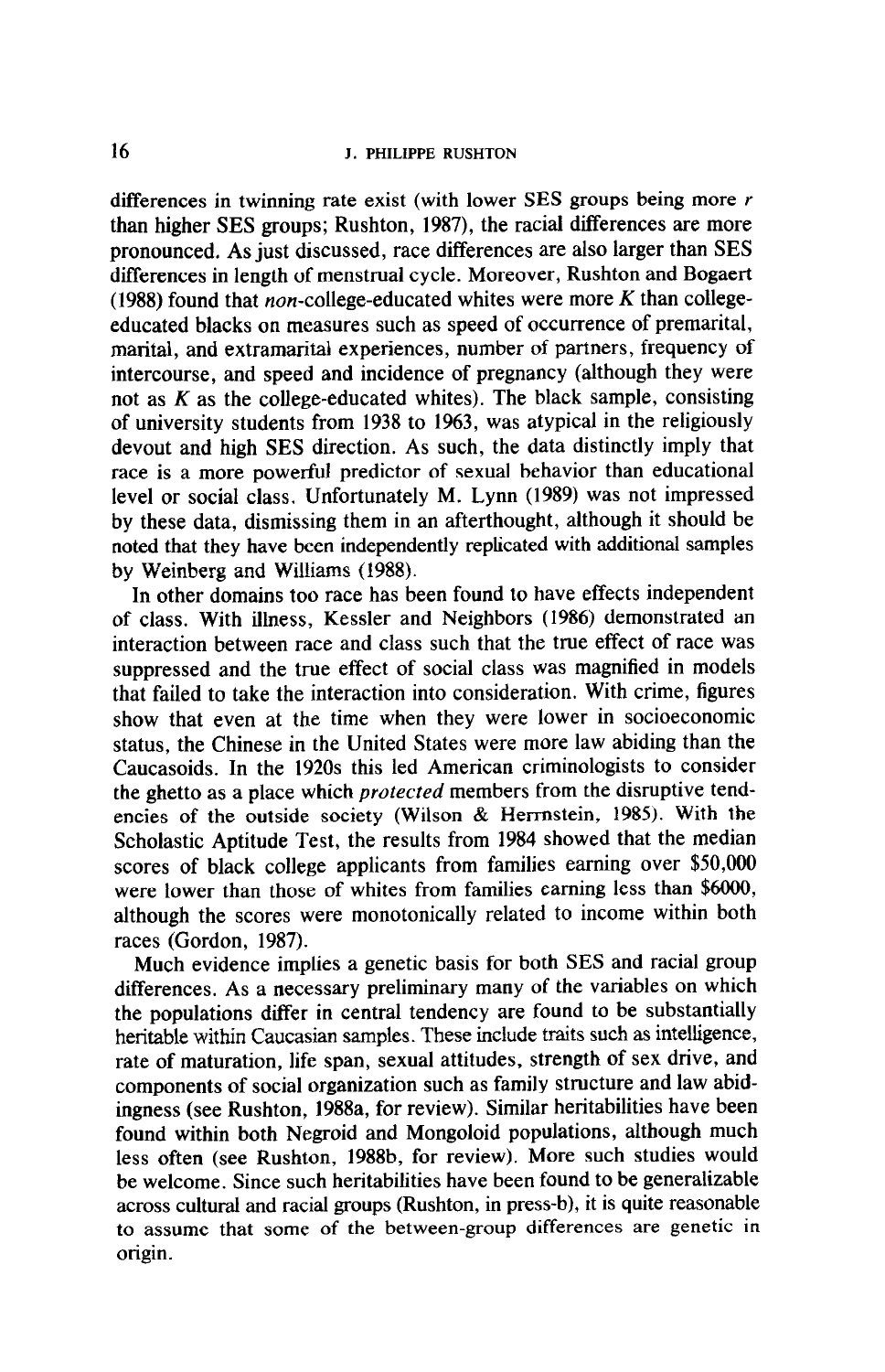The heritability of racial differences has also been suggested more directly. With respect to IQ scores, educational achievement, and social deviancy, preliminary evidence indicates that black children adopted into white families are found to *not* resemble the adoptive siblings with whom they were raised for 17 years (Scarr, Weinberg, & Gargiulo, 1987). When the children were 7 years of age the results had shown that black IQ was comparable to white IQ, but a IO-year follow-up has indicated that black IQ and educational achievement significantly declined while social deviance and psychopathology increased. Thus black children have regressed to their population mean on these traits.

That populations reliably differ across a range of circumstances is further supported by data on the remarkable achievements of the Japanese in Brazil. While numbering nearly 1 million of an overall population of 145 million (less than 1%) they account for 16% of the students at the University of Sao Paulo, one of Brazil's most prestigious universities (New York Times International, May 8, 1988). Moreover in a country noted for its lax efficiency and widespread corruption in both business and politics, the Japanese have gained a reputation for hard work and for honesty. The original Japanese migrants were laborers, replacing recently freed slaves on coffee plantations in the interior of Brazil. Similar achievements have been noted for the originally low socioeconomic status Oriental populations in both Canada and the United States (Vernon, 1982).

It has become clear from both adoption and twin designs that the crucial environmental variables influencing behavior are those which occur within families, not between them (Plomin & Daniels, 1987). This is one of the most important discoveries yet made using behavior genetic procedures and its full significance is yet to be realized. It implies that since the environmental variables usually proposed to explain racial differences, such as social class, religious beliefs, cultural practices, father absence, and parenting styles account for so little variance within race, they are unlikely to between races. It implies that, within the constraints allowed by the total spectrum of cultural alternatives, people create environments maximally compatible with their genotypes (Lumsden & Wilson, 1981; Rushton, Littlefield & Lumsden, 1986; Scarr & McCartney, 1983).

Jensen (1980) has described how data from siblings can be used to determine whether relationships between variables are caused by factors "extrinsic" to the family, such as social class. Such factors serve to make family members similar to one another and different from people in other families. Strong social class effects can be presumed operative, therefore, if the covariance structures which emerge from between-family data disappear when using "intrinsic" within-family data. If, however, covariance structures remain constant regardless of whether calculated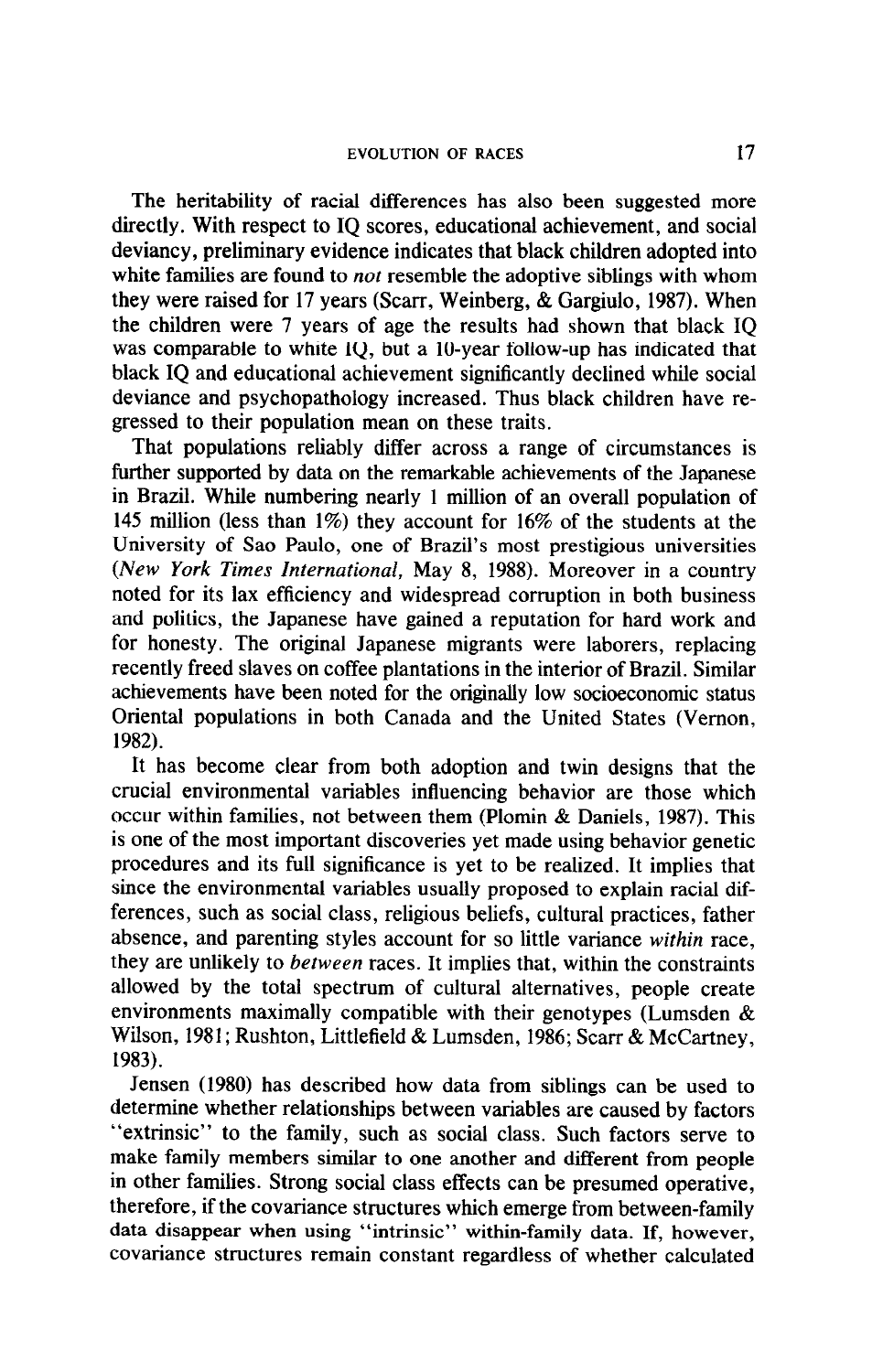from within-family or between-family data, then social class is less operative, and genetic and within-family sources of environmental variance are prevailing. Research shows that the general factor of intelligence,  $g$ , is constant across all three major racial groups from both within-family and between-family analyses (Jensen, 1980; Nagoshi, Phillips, & Johnson, 1987). These results imply that differences in  $\varrho$  found between the races (Jensen, 1985) are not due primarily to the between-family differences typically discussed in this context, such as cultural background, socioeconomic status, and family value systems.

Even more direct evidence that the racial group differences on cognitive ability tests is genetic in origin has been provided. Jensen (1973) cited a doctoral thesis reporting a correlation of  $+0.67$  between a subtest's heritability (the degree to which it had been genetically influenced) and the degree to which it differentiated whites and blacks. An "environmentality index" (the opposite of a heritability index, based on the degree to which sibling correlations departed from the pure genetic expectation of S) was computed and shown to be inversely related to the magnitude of the black-white differences on various subtests. Racial differences in regression to the mean from the scores of siblings were also examined. Black and white children matched for high IQ showed sibling regressions approximately halfway to their respective population means rather than to the mean of the combined populations, with the opposite pattern observed with black and white children matched for low IQ. The regression line showed no significant departure from linearity throughout the range from IQ 50 to 150, a phenomenon predicted to occur by genetic theory. Most recently Rushton (in press-a) found that estimates of genetic influence calculated from inbreeding depression scores in Japanese cousin marriages on the WISC in the 1950s predict the magnitude of black-white differences in the United States on the WISC-R in the 1970s. These findings suggest that the genetic contribution to racial differences in cognitive ability is more robust across populations, languages, time periods, and measurement specifics than has been considered to date.

#### **CONCLUSION**

Social scientists have expended enormous energy investigating how "stereotypes" are perpetuated but in recent times they have spent very little investigating the veridicality of aggregated perceptions. Many of the differences observed here are not counterintuitive and spring readily to the eyes of the layperson. Psychologists are to be faulted for not studying them more scientifically. While it is understood that racial group differences are generalizable to individuals in only imperfect ways, average group differences do exist and should be more worthy of study than they currently are. The exploration of all sources of genetic variance within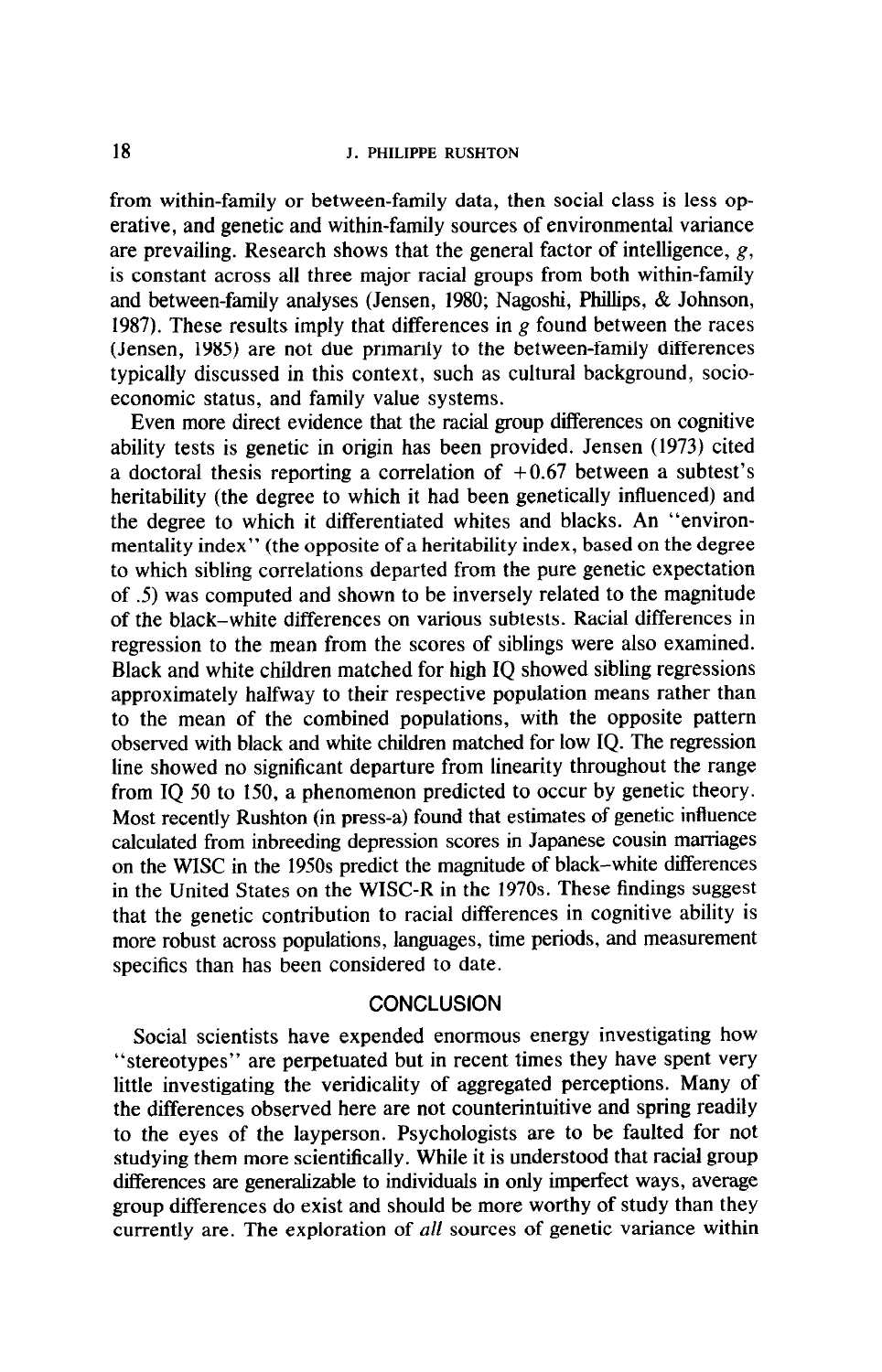#### EVOLUTION OF RACES 19

the human species, and the analysis of the causes of this variance, are of crucial importance to a full understanding of Homo sapiens.

#### **REFERENCES**

- Asayama. S. (1975). Adolescent sex development and adult sex behavior in Japan. Journal of Sex Research, 11, 91-112.
- Baker, J. R. (1974). Race. London: Oxford University Press.
- Brooks, D. R., & Wiley, E. 0. (1986). Evolution as entropy: Toward a unified theory of biology. Chicago: University of Chicago Press.
- Bulmer, M. G. (1970). The biology of twinning in man. Oxford: Clarendon Press.
- Coon, C. S. (1962). The origin of races. New York: Knopf.
- Coon, C. S. (1965). The living races of man. New York: Knopf.
- Dawkins, R. (1986). The blind watchmaker. London: Longman.
- Eveleth, P. B., & Tanner, J. M. (1976). Worldwide variation in human growth. Cambridge: Cambridge University Press.
- Gordon, R. A. (1987). Jensen's contributions concerning test bias: A contextual view. In S. Modgil & C. Modgil (Eds.), Arthur Jensen: Consensus and controversy. London: Falmer.
- Gould, S. J. (1978). Morton's ranking of races by cranial capacity. Science, 200, 503-509.
- Gould, S. J. (1981). The mismeasure of man. New York: Norton.
- Gould, S. J., Gilinsky, N. L., & German, R. 2. (1987). Asymmetry of lineages and the direction of evolutionary time. Science, 236, 1437-1441.
- Ho, K.-C., Roessmann, U., Straumfjord, J. V., & Monroe, G. (1980a). Analysis of brain weight. 1. Adult brain weight in relation to sex, race, and age. Archives of Pathology and Laboratory Medicine, 104, 635-639.
- Ho, K.-C., Roessmann, U., Straumfjord, J. V., & Monroe, G. (1980b). Analysis of brain weight. II. Adult brain weight in relation to body height, weight, and surface area. Archives of Pathology and Laboratory Medicine, 104, 640-645.
- Jensen, A. R. (1973). Educability and group differences. New York: Harper & Row.
- Jensen, A. R. (1980). Uses of sibling data in educational and psychological research. American Educational Research Journal, 17, 153-170.
- Jensen, A. R. (1985). The nature of the black-white difference on various psychometric tests: Spearman's hypothesis (with commentaries and response). Behavioral and Brain Sciences, 8, 193-206.
- Kessler, R. C., & Neighbors, H. W. (1986). A new perspective on the relationships among race, social class, and psychological distress. Journal of Health and Social Behavior, 27, 107-I 15.
- Lewontin, R. C., Rose, S., & Kamin, L. J. (1984). Nor in our genes: Biology, ideology. and human nature. New York: Pantheon.  $\frac{1}{2}$  and names man. Stew Tom. Temporal.
- Lumsden, C. O. (1981). The origin of man, Science, 211,  $941-330$ .
- Lumsden, C. J., & Wilson, E. O. (1981). Genes, mind and culture: The coevolutionary process. Cambridge, MA: Harvard University Press. process. Cambridge, M. Harvard University Fress.
- $\mu$ ,  $\mu$ ,  $(1, 2, 3, 7)$ . Kace unterences in Sexual of Research in Personality,  $\mu$ evolutionary hypothesis. Journal of Research in Personality, 23, 1-6.
- Lynn, R. (1987). The intelligence of the Mongoloids: A psychometric, evolutionary and neurological theory. Personality and Individual Differences, 8, 813-844.
- McKinney, F. K. (1987). "Progress" in evolution. Science, 237, 575.
- Montagu, M. F. A. (1960). An introduction to physical anthropology (3rd ed.). Springfield, IL: Charles C. Thomas.  $N<sub>1</sub>$ . Charles C. Thomas,  $N<sub>2</sub>$
- $\alpha$ snities. Intelliguence, K., & Johnson, K. C. (1987). Betweer